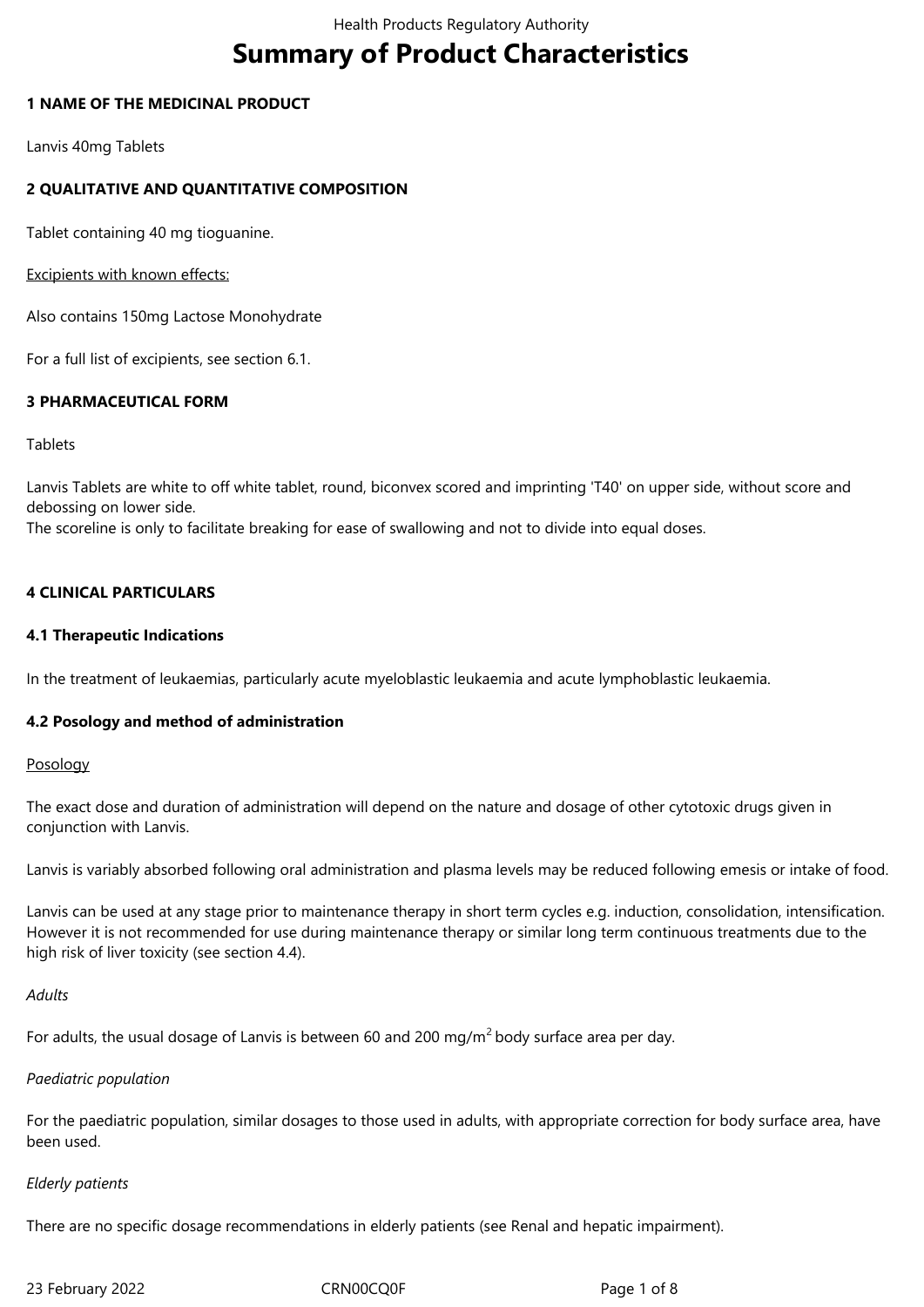Lanvis has been used in various combination chemotherapy schedules in elderly patients with acute leukaemia at equivalent dosages to those used in younger patients.

*Special populations:*

# *Renal or hepatic impairment*

Consideration should be given to reducing the dosage in patients with impaired hepatic or renal function.

# *TPMT-deficient patients*

Patients with inherited little or no thiopurine S-methyltransferase (TPMT) activity are at increased risk for severe tioguanine toxicity from conventional doses of Lanvis and generally require substantial dose reduction. The optimal starting dose for homozygous deficient patients has not been established (see sections 4.4 and 5.2).

Most patients with heterozygous TPMT deficiency can tolerate recommended Lanvis doses, but some may require dose reduction. Genotypic and phenotypic tests of TPMT are available (see sections 4.4 and 5.2). Consideration should be given to reducing the dosage in patients with impaired hepatic function.

# *Patients with NUDT15 variant*

Patients with inherited mutated NUDT15 gene are at increased risk for severe thiopurine toxicity, such as early leukopenia and alopecia, from conventional doses of thiopurine therapy and generally require substantial dose reduction. Patients of Asian ethnicity are particularly at risk, due to the increased frequency of the mutation in this population. The optimal starting dose for heterozygous or homozygous deficient patients has not been established.

Genotypic and phenotypic testing of NUDT15 variants should be considered before initiating thiopurine therapy in all patients (including paediatric patients) to reduce the risk of thiopurine-related severe leukocytopenia and alopecia, especially in Asian populations (see sections 4.4 and 5.2).

Method of administration

Oral

# **4.3 Contraindications**

Hypersensitivity to tioguanine or to any of the excipients listed in section 6.1.

In view of the seriousness of the indications there are no other absolute contraindications.

# **4.4 Special warnings and precautions for use**

# LANVIS IS AN ACTIVE CYTOTOXIC AGENT FOR USE ONLY UNDER THE DIRECTION OF PHYSICIANS EXPERIENCED IN THE ADMINISTRATION OF SUCH AGENTS.

Immunisation using a live organism vaccine has the potential to cause infection in immunocompromised hosts. Therefore, immunisations with live organism vaccines are not recommended. In all cases, patients in remission should not receive live organism vaccines until at least 3 months after their chemotherapy treatment has been completed.

# Hepatic effects

LANVIS IS NOT RECOMMENDED FOR MAINTENANCE THERAPY OR SIMILAR LONG TERM CONTINUOUS TREATMENTS DUE TO THE HIGH RISK OF LIVER TOXICITY ASSOCIATED WITH VASCULAR ENDOTHELIAL DAMAGE (see sections 4.2 and 4.8). This liver toxicity has been observed in a high proportion of the paediatric population receiving tioguanine as part of maintenance therapy for acute lymphoblastic leukaemia and in other conditions associated with continuous use of tioguanine. This liver toxicity is particularly prevalent in males. Liver toxicity usually presents as the clinical syndrome of hepatic veno-occlusive disease (hyperbilirubinaemia, tender hepatomegaly, weight gain due to fluid retention and ascites) or with signs of portal hypertension (splenomegaly, thrombocytopenia and oesophageal varices). Histopathological features associated with this toxicity include hepatoportal sclerosis, nodular regenerative hyperplasia, peliosis hepatis and periportal fibrosis.

23 February 2022 **CRN00CQ0F** Page 2 of 8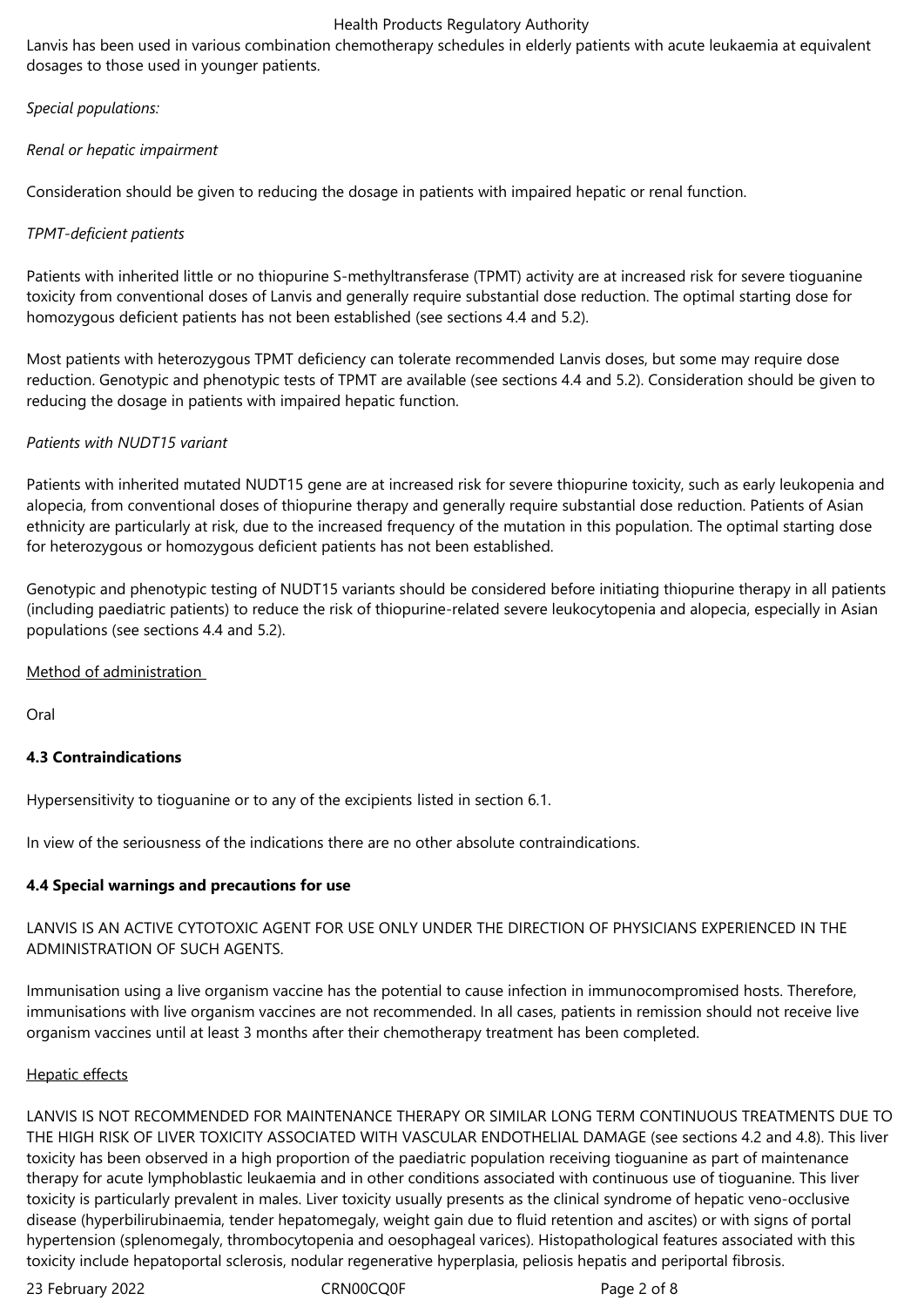Lanvis therapy should be discontinued in patients with evidence of liver toxicity as reversal of signs and symptoms of liver toxicity have been reported upon withdrawal.

## *Monitoring*

Patients must be carefully monitored during therapy including blood cell counts and weekly liver function tests. Early indications of liver toxicity are signs associated with portal hypertension such as thrombocytopenia out of proportion with neutropenia and splenomegaly. Elevations of liver enzymes have also been reported in association with liver toxicity but do not always occur.

## Haematological effects

Treatment with Lanvis causes bone-marrow suppression leading to leucopenia and thrombocytopenia (see Hepatic effects). Anaemia has been reported less frequently.

Bone-marrow suppression is readily reversible if tioguanine is withdrawn early enough.

# *Thiopurine S-methyltransferase (TPMT) deficiency*

There are individuals with an inherited deficiency of the enzyme TPMT who may be unusually sensitive to the myelosuppressive effect of tioguanine and prone to developing rapid bone marrow depression following the initiation of treatment with Lanvis. This problem could be exacerbated by coadministration with drugs that inhibit TPMT, such as olsalazine, mesalazine or sulphasalazine. Some laboratories offer testing for TPMT deficiency, although these tests have not been shown to identify all patients at risk of severe toxicity. Therefore close monitoring of blood counts is still necessary.

#### *NUDT15 Mutation*

Patients with inherited mutated NUDT15 gene are at increased risk for severe thiopurine toxicity, such as early leukopenia and alopecia, from conventional doses of thiopurine therapy and generally require substantial dose reduction. Patients of Asian ethnicity are particularly at risk, due to the increased frequency of the mutation in this population. The optimal starting dose for heterozygous or homozygous deficient patients has not been established. Genotypic and phenotypic testing of NUDT15 variants should be considered before initiating thiopurine therapy in all patients (including paediatric patients) to reduce the risk of thiopurine-related severe leukocytopenia and alopecia, especially in Asian populations (see sections 4.2 and 5.2).

During remission induction in acute myelogenous leukaemia the patient may frequently have to survive a period of relative bone-marrow aplasia and it is important that adequate supportive facilities are available.

Patients on myelosuppressive chemotherapy are particularly susceptible to a variety of infections.

During remission induction, particularly when rapid cell lysis is occurring, adequate precautions should be taken to avoid hyperuricaemia and/or hyperuricosuria and the risk of uric acid nephropathy (see section 4.8).

#### *Monitoring*

SINCE TIOGUANINE IS STRONGLY MYELOSUPPRESIVE FULL BLOOD COUNTS MUST BE CARRIED OUT FREQUENTLY DURING REMISSION INDUCTION. PATIENTS MUST BE CAREFULLY MONITORED DURING THERAPY.

The leucocyte and platelet counts continue to fall after treatment is stopped, so at the first sign of an abnormally large fall in these counts, treatment should be temporarily discontinued.

#### Lesch-Nyhan syndrome

Since the enzyme hypoxanthine guanine phosphoribosyl transferase is responsible for the conversion of tioguanine to its active metabolite, it is possible that patients deficient in this enzyme, such as those suffering from Lesch-Nyhan syndrome, may be resistant to the drug. Resistance to azathioprine (Imuran), which has one of the same active metabolites as Lanvis, has been demonstrated in two children with Lesch-Nyhan syndrome.

#### UV exposure

Patients treated with Lanvis are more sensitive to the sun. Exposure to sunlight and UV light should be limited, and patients should be recommended to wear protective clothing and to use a sunscreen with a high protection factor (see section 5.3).

23 February 2022 **CRN00CQ0F** Page 3 of 8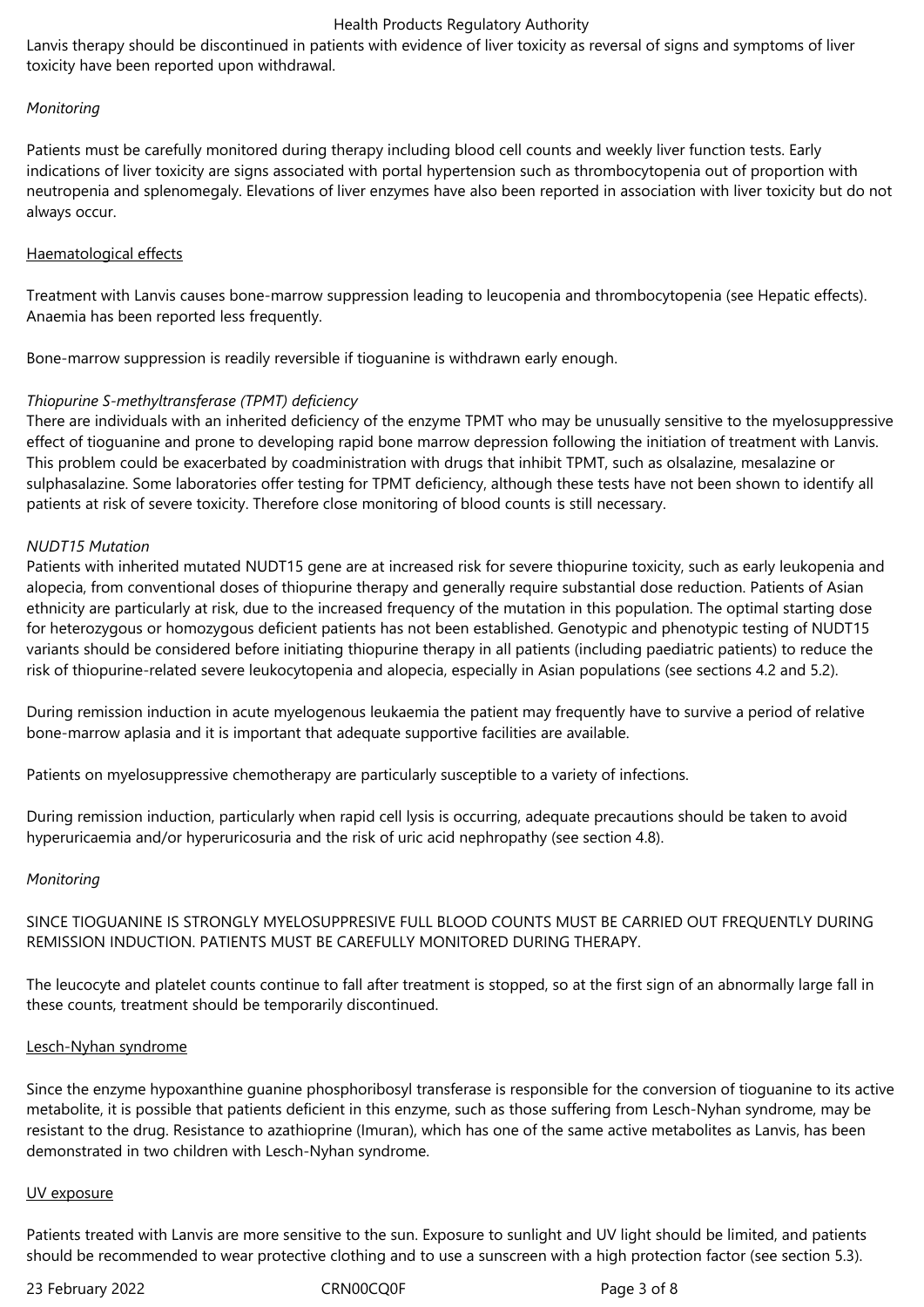# Lactose intolerance

Patients with lactose intolerance should be advised that Lanvis contains a small amount of lactose. Patients with rare hereditary problems of galactose intolerance, total lactase deficiency or glucose-galactose malabsorption should not take this medicine.

# Cross-resistance

There is usually a cross-resistance between tioguanine and mercaptopurine; it is therefore not to be expected that patients with a tumour resistant to one will respond to the other.

## **4.5 Interaction with other medicinal products and other forms of interactions**

#### Vaccines

Vaccinations with live organism vaccines are not recommended in immunocompromised individuals (see section 4.4).

#### Other myelotoxic substances or radiation therapy

During concomitant administration of other myelotoxic substances or radiation therapy, the risk of myelosuppression is increased.

# **Allopurinol**

The concomitant use of allopurinol to inhibit uric acid formation does not necessitate reduction of dosage of tioguanine as is necessary with mercaptopurine and azathioprine.

#### Aminosalicylate derivatives

As there is *in vitro* evidence that aminosalicylate derivatives (e.g. olsalazine, meslazine or sulphasalazine) inhibit the TPMT enzyme, they should be administered with caution to patients receiving concurrent Lanvis therapy (see section 4.4).

# **4.6 Fertility, pregnancy and lactation**

# **Pregnancy**

Lanvis like other cytotoxic agents is potentially teratogenic (see section 5.3).

The use of tioguanine should be avoided during pregnancy, particularly during the first trimester. In any individual case the potential hazard to the foetus must be balanced against the expected benefit to the mother.

As with all cytotoxic chemotherapy, adequate contraceptive precautions should be advised when either partner is receiving tioguanine.

# **Breastfeeding**

There are no reports documenting the presence of Lanvis or its metabolites in maternal milk. It is suggested that mothers receiving Lanvis should not breast-feed.

# Fertility

There have been isolated cases where men who have received combinations of cytotoxic agents including Lanvis, have fathered children with congenital abnormalities.

# **4.7 Effects on ability to drive and use machines**

There are no data on the effect of tioguanine on driving performance or the ability to operate machinery. A detrimental effect on these activities cannot be predicted from the pharmacology of the drug.

# **4.8 Undesirable effects**

23 February 2022 **CRN00CQ0F** Page 4 of 8 The following convention has been utilised for the classification of frequency of undesirable effects:- Very common 1/10 (10%), Common 1/100 and <1/10 (1% and <10%), Uncommon 1/1000 and <1/100 (0.1% and <1%), Rare 1/10,000 and <1/1000 (0.01% and <0.1%), Very rare <1/10,000 (<0.01%).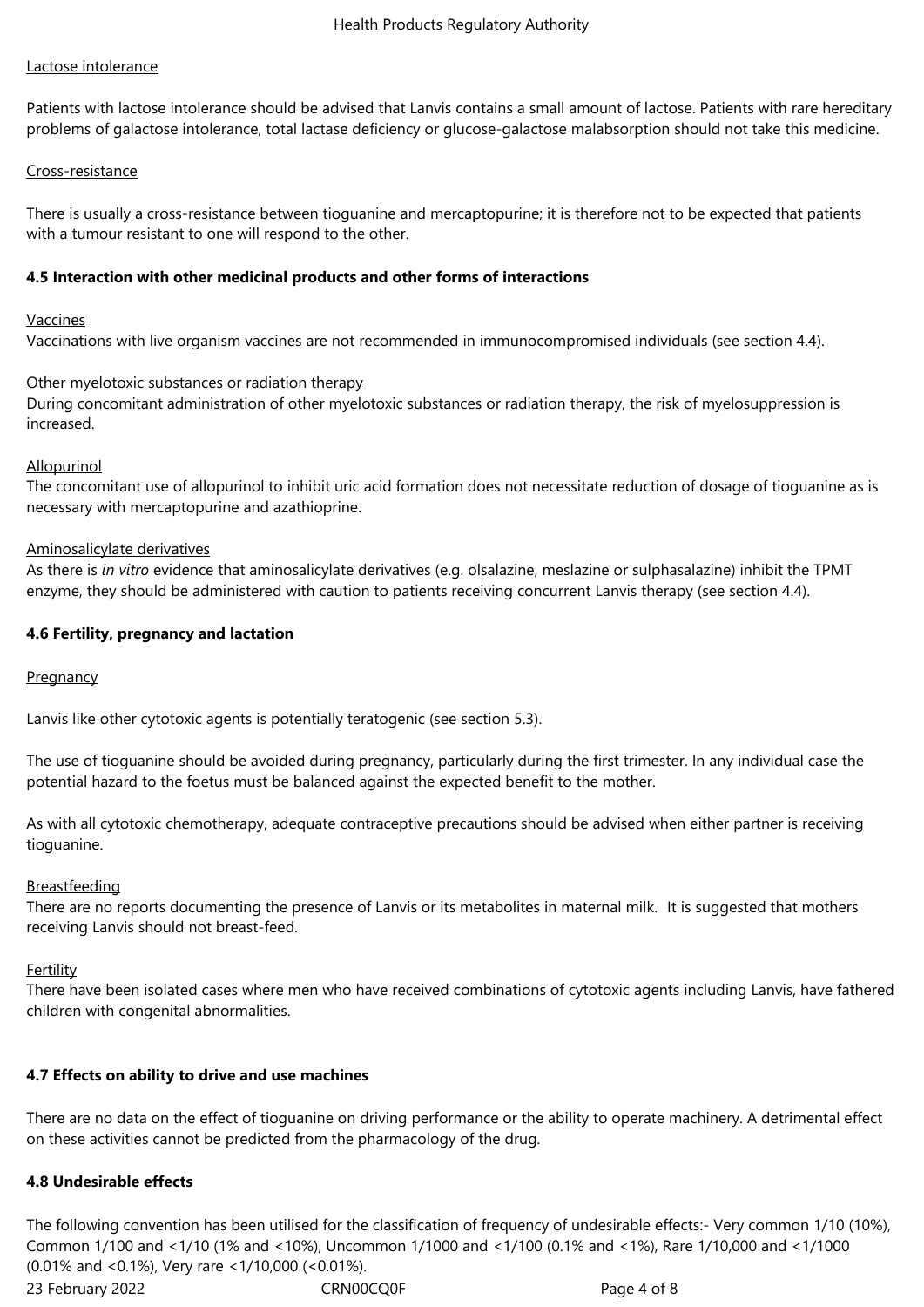| <b>System Organ Class</b>            | <b>Frequency</b> | <b>Side effects</b>                                                                                                                                                                                                                                                                                                                                 |
|--------------------------------------|------------------|-----------------------------------------------------------------------------------------------------------------------------------------------------------------------------------------------------------------------------------------------------------------------------------------------------------------------------------------------------|
| Blood and lymphatic system disorders | Very common      | Bone marrow failure (see section 4.4).                                                                                                                                                                                                                                                                                                              |
| Gastrointestinal disorders           | Common           | Stomatitis, gastrointestinal disorder.                                                                                                                                                                                                                                                                                                              |
|                                      | Rare             | Necrotising colitis.                                                                                                                                                                                                                                                                                                                                |
| Hepatobiliary disorders <sup>a</sup> | Very common      | Venoocclusive liver disease: hyperbilirubinaemia, hepatomegaly,<br>weight increased due to fluid retention and ascites.<br>Portal hypertension: splenomegaly, varices oesophageal and<br>thrombocytopenia.<br>Hepatic enzyme increased, blood alkaline phosphatase increased and<br>gamma glutamyltransferase increased, jaundice, portal fibrosis, |
|                                      |                  | nodular regenerative hyperplasia, peliosis hepatitis.                                                                                                                                                                                                                                                                                               |
|                                      | Common           | Venoocclusive liver disease in short-term cyclical therapy.                                                                                                                                                                                                                                                                                         |
|                                      | Rare             | Hepatic necrosis.                                                                                                                                                                                                                                                                                                                                   |
| Metabolism and nutrition disorders   | Common           | Hyperuricaemia (see section 4.4).                                                                                                                                                                                                                                                                                                                   |
| Renal and urinary disorders          | Common           | Hyperuricosuria and urate nephropathy (see section 4.4).                                                                                                                                                                                                                                                                                            |

#### **<sup>a</sup>**see description of selected adverse reactions

#### Description of selected adverse reactions:

#### *Hepatobiliary disorders*

The liver toxicity associated with vascular endothelial damage occurs at a frequency of very common when tioguanine is used in maintenance or similar long term continuous therapy which is not recommended (see sections 4.2 and 4.4).

Usually presenting as the clinical syndrome of hepatic veno-occlusive disease (hyperbilirubinaemia, tender hepatomegaly, weight gain due to fluid retention and ascites) or signs and symptoms of portal hypertension (splenomegaly, thrombocytopenia and oesophageal varices). Elevation of liver transaminases, alkaline phosphatase and gamma glutamyl transferase and jaundice may also occur. Histopathological features associated with this toxicity include hepatoportal sclerosis, nodular regenerative hyperplasia, peliosis hepatis and periportal fibrosis.

Reversal of signs and symptoms of this liver toxicity has been reported upon withdrawal of short term or long term continuous therapy.

Rare: Centrilobular hepatic necrosis has been reported in a few cases including patients receiving combination chemotherapy, oral contraceptives, high dose tioguanine and alcohol.

The following events have been reported rarely: photosensitivity, electrolyte disturbances, ataxia, rash, tinnitus, cardiovascular disturbances, deafness and oculogyric crisis.

#### Reporting of suspected adverse reactions:

Reporting suspected adverse reactions after authorisation of the medicinal product is important. It allows continued monitoring of the benefit/risk balance of the medicinal product. Healthcare professionals are asked to report any suspected adverse reactions via: HPRA Pharmacovigilance, Earlsfort Terrace, IRL - Dublin 2. Tel: +353 1 6764971. Fax: +353 1 6762517. Website: www.hpra.ie; e-mail: medsafety@hpra.ie

#### **4.9 Overdose**

**Symptoms**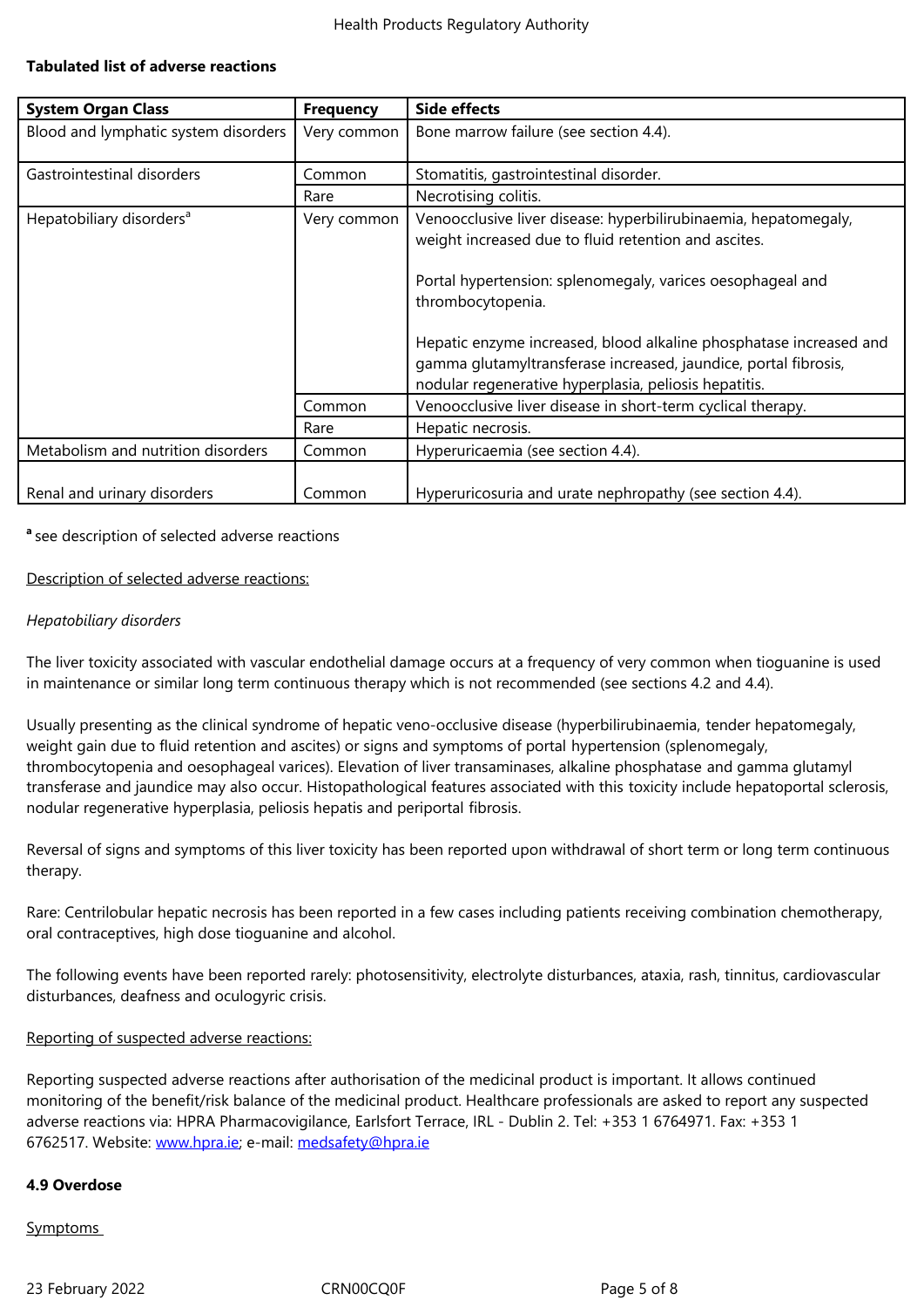The principal toxic effect is on the bone-marrow and haematological toxicity is likely to be more profound with chronic overdosage than with a single ingestion of Lanvis.

#### Management

As there is no known antidote the blood picture should be closely monitored and general supportive measures, together with appropriate blood transfusion instituted if necessary. Further management should be as clinically indicated or as recommended by the national poisons centre, where available.

# **5 PHARMACOLOGICAL PROPERTIES**

# **5.1 Pharmacodynamic properties**

Pharmacotherapeutic group: Anti-neoplastic and immunomodulating agent/purine analogue, ATC code: L01BB03

# Mechanism of action

Tioguanine is a sulphydryl analogue of guanine and behaves as a purine antimetabolite. It is activated to its nucleotide, thioguanylic acid.

Tioguanine metabolites inhibit *de novo* purine synthesis and purine nucleotide interconversions. Tioguanine is also incorporated into nucleic acids and DNA (deoxyribonucleic acid) incorporation is claimed to contribute to the agent's cytotoxicity.

# Pharmacodynamic effects

There is usually a cross-resistance between tioguanine and mercaptopurine; it is therefore not to be expected that patients with a tumour resistant to one will respond to the other.

# **5.2 Pharmacokinetic properties**

# Absorption

Studies with radioactive tioguanine show that peak blood levels of total radioactivity are achieved about 8-10 hours after oral administration and decline slowly thereafter. Later studies using HPLC have shown 6-tioguanine to be the major thiopurine present for at least the first 8 hours after intravenous administration. Peak plasma concentrations of 61 to 118 nanomol (nmol)/ml are obtainable following intravenous administration of 1 to 1.2 g of 6-tioguanine/m<sup>2</sup> body surface area. Plasma levels decay biexponentially with initial and terminal half lives of 3 and 5.9 h respectively.

Following oral administration of 100 mg/m<sup>2</sup>, peak levels as measured by HPLC occur at 2-4 h and lie in the range of 0.03 to 0.94 micromolar (0.03 to 0.94 nmol/ml). Levels are reduced by concurrent food intake (as well as vomiting).

# Distribution

Limited data on the distribution of tioguanine in humans are available in the scientific literature. 6- tioguanine penetrates into the cerebrospinal fluid (CSF) following constant IV infusion administration after doses of 20 mg/m<sup>2</sup>/h over 24 hours in the paediatric population with acute lymphoblastic leukaemia.

# Biotransformation

Tioguanine is extensively metabolised *in vivo.* The four different enzymes responsible for tioguanine metabolism are as follows: hypoxanthine (guanine) phosphoribosyl transferase (H(G)PRT), which converts tioguanine into thioguanosine monophosphate (6-TGMP), which is further metabolized by protein kinases to the active species, tioguanine nucleotides (6-TGN); TPMT, which converts tioguanine to 6-methyltioguanine (6-MTG, inactive metabolite) as well as 6-TGMP to 6-methyl-TGMP (an inactive metabolite) and xanthine oxidase (XDH or XO) and aldehyde oxidase (AO), which also convert tioguanine into inactive metabolites. Tioguanine is initially deaminated by guanine deaminase (GDA) to form 6-thioxanthine (6-TX) and this becomes a substrate for the XDH catalysed formation of 6-thiouric acid (6-TUA).

# *NUDT15 R139C (NUDT15 c.415C>T) Variant*

23 February 2022 **CRN00CQ0F** Page 6 of 8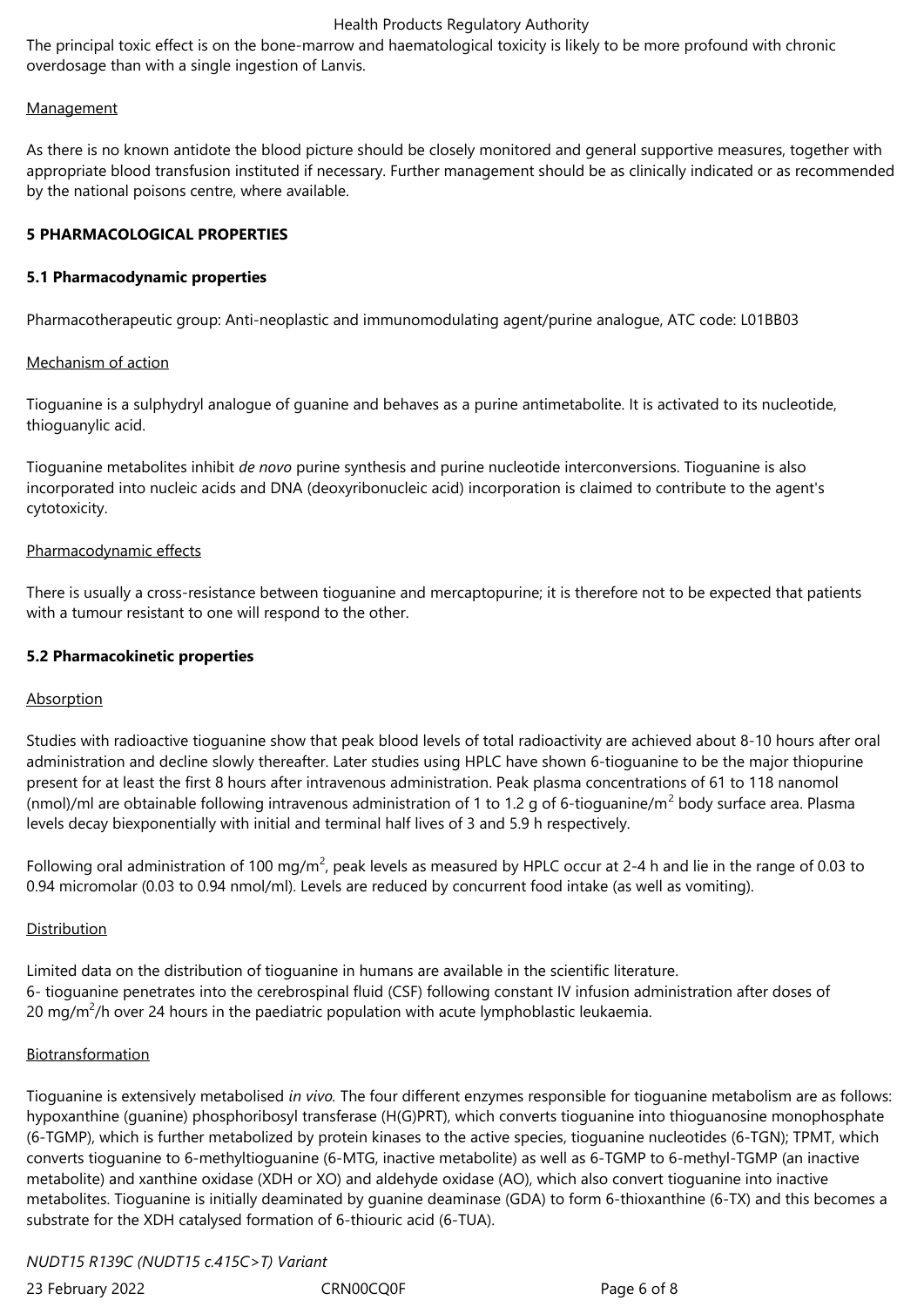Recent studies indicate that a strong association exists between the NUDT15 variant NUDT15 c.415C>T [p.Arg139Cys] (also known as NUDT15 R139C [rs116855232]), which is thought to lead to a loss of function of the NUDT15 enzyme, and thiopurine-mediated toxicity such as leukopenia and alopecia. The frequency of NUDT15 c.415C>T has an ethnic variability of 9.8 % in East Asians, 3.9 % in Hispanics, 0.2 % in Europeans and 0.0 % in Africans, indicating an increased risk for the Asian population. Patients who are NUDT15 variant homozygotes (NUDT15 T risk alleles) are at an excessive risk of thiopurine toxicity compared with the C homozygotes.

Reduced thiopurine doses for patients who carry the NUDT15 variants may decrease their risk of toxicity. Therefore, genotypic analysis determining NUDT15 genotype should be determined for all patients, including paediatric patients, prior to initiating thiopurine treatment (see section 4.2). The prescribing physician is advised to establish whether dose reduction is required based on patient response to treatment as well as their genetic profile.

Patients with variants in both the NUDT15 and TPMT enzymes are significantly less tolerant of thiopurines than those with risk alleles in only one of these two genes.

The precise mechanism of NUDT15-associated thiopurine-related toxicity is not understood.

# **5.3 Preclinical safety data**

# Reproductive toxicity

Administration of tioguanine to pregnant rats, at a dose of 0.3 times the Maximum Recommended Human Dose (MRHD) was found to be highly toxic to rat fetuses but not to dams. The nature of the effects on foetal viability and development was highly dependent on the stage of gestation at the time of tioguanine administration.

Administration of Tioguanine before implantation induced, 75% foetal resorption and complete destruction of 10% of the litters. When tioguanine was administered at the time of implantation, all of the foetuses died.

Tioguanine was teratogenic in rats at doses of 0.37 and 0.75 times the MRHD when administered on the 12th days of gestation (corresponding to the organogenesis period). It induced a decrease in placental weight and foetal malformations that included: i) skeletal defects, ii) ventral hernia, iii) hydrocephalous and, iv) situs inversus (see section 4.6).

# **Genotoxicity**

Tioguanine at doses of 0.03 and 0.06 times the MRHD induced a highly significant dose-dependent increase in the frequency of micronucleated polychromatic erythrocytes in mice, indicating that it induces genotoxic damage in vivo. This in vivo data is supported by in vitro studies showing that cell culture treatment with tioguanine (at concentrations ranging from 0.01 to 4 uM) also induced DNA damage.

Biologically relevant doses of ultraviolet A (UVA) generate ROS in cultured cells with tioguanine-substituted DNA and tioguanine and UVA are synergistically mutagenic (see section 4.4).

# **Carcinogenicity**

In view of its action on DNA, tioguanine is potentially mutagenic and carcinogenic.

# **6 PHARMACEUTICAL PARTICULARS**

# **6.1 List of excipients**

Lactose monohydrate Potato starch Acacia Stearic acid Magnesium stearate

# **6.2 Incompatibilities**

Not applicable.

# **6.3 Shelf life**

23 February 2022 CRN00CQ0F CRNOOCQ0F Page 7 of 8